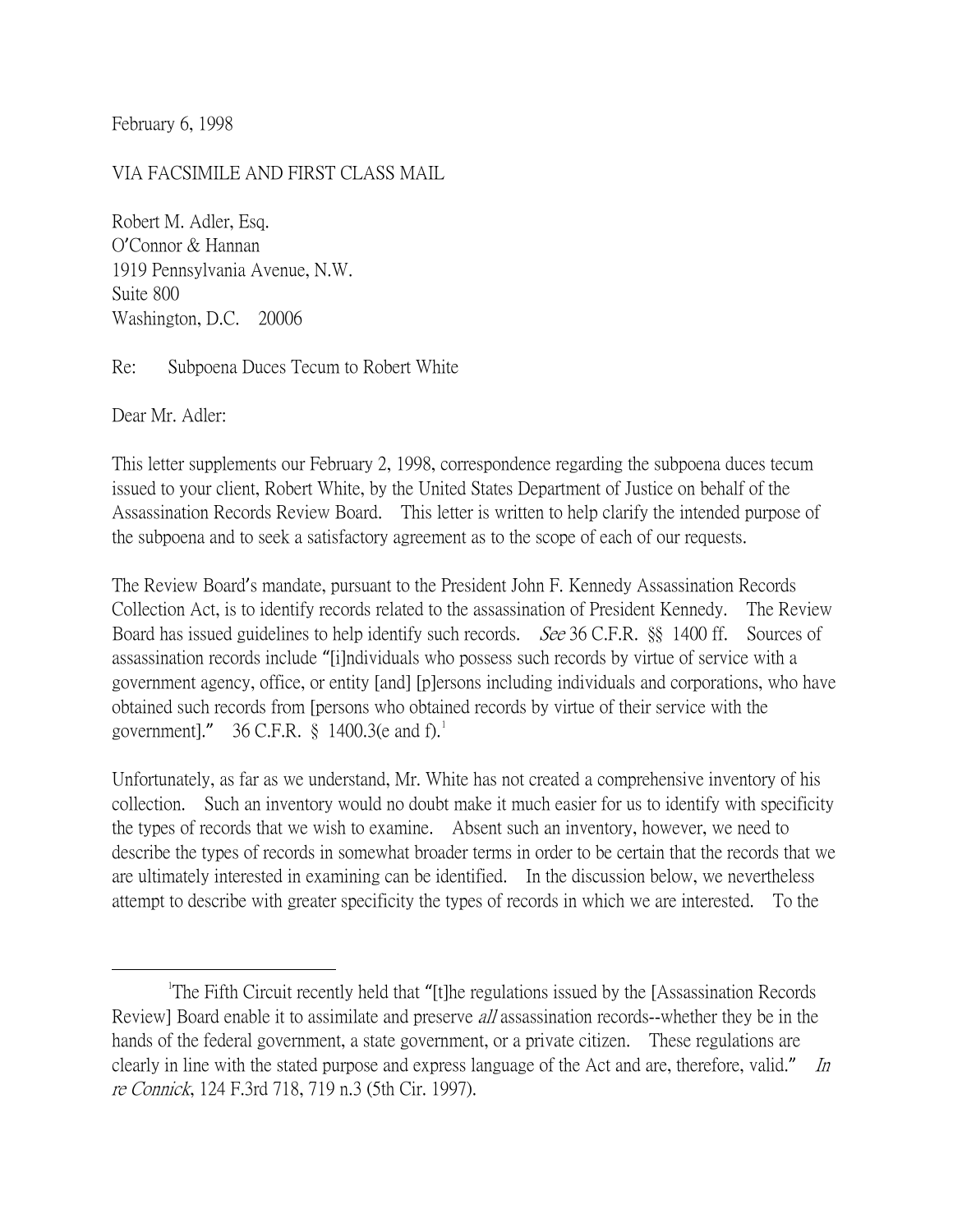extent that you are able to provide further explanations of the types and categories of records that Mr. White possesses, we will be pleased to discuss further possible limitations of our requests.

What follows is a list of each of the requests stated in "Attachment B" of the subpoena duces tecum issued to your client. Under each of these requests, we have stated our understanding of your most recent position regarding compliance with the request. In some cases, we have proposed an alternative approach that would narrow the scope of the request. Please review our comments and let us know whether you would be willing to talk with us further about our new requests.

### Requests Listed in Subpoena **"**Attachment B**"**

1. All objects that relate to the assassination of President John F. Kennedy, or to his trip to Texas in November, 1963, including for example, bullet fragments, tissue samples, items from the Presidential limousine, or any items or apparel worn by President Kennedy at the time of the assassination.

> You have stated that your client has no bullet fragments, no tissue samples, no items, no apparel, and no sunglasses. You stated that your client does have swatches from the presidential limousine, a letter from Pierre Salinger (which you have provided) and a "Welcome to Texas" program (which you have also provided). Further, you stated that Evelyn Lincoln bequeathed to your client a number of personal items that Ms. Lincoln had on her person on the day that President Kennedy was assassinated, including a Polaroid picture of a crowd gathering near the airplane. You stated that these were the only items your client possessed that fell within this category, and that you would be willing to produce these items.

2. All records that may relate, directly or indirectly, to the assassination of President John F. Kennedy, including, but not limited to, records pertaining to Jacqueline Kennedy, Governor and Mrs. Connally, Lee Harvey Oswald, Jack Ruby, J.D. Tippit, President Kennedy**'**s trip to Texas in November, 1963, etc.

> You stated that your client has nothing related to Jacqueline Kennedy. You further stated that he does have a bill from Parkland Hospital to Governor Connally, an Easter card with Lee Harvey Oswald's signature, a pamphlet supposedly located in Ruby's pocket on the day he shot Lee Harvey Oswald, a shell casing from the gun used by Ruby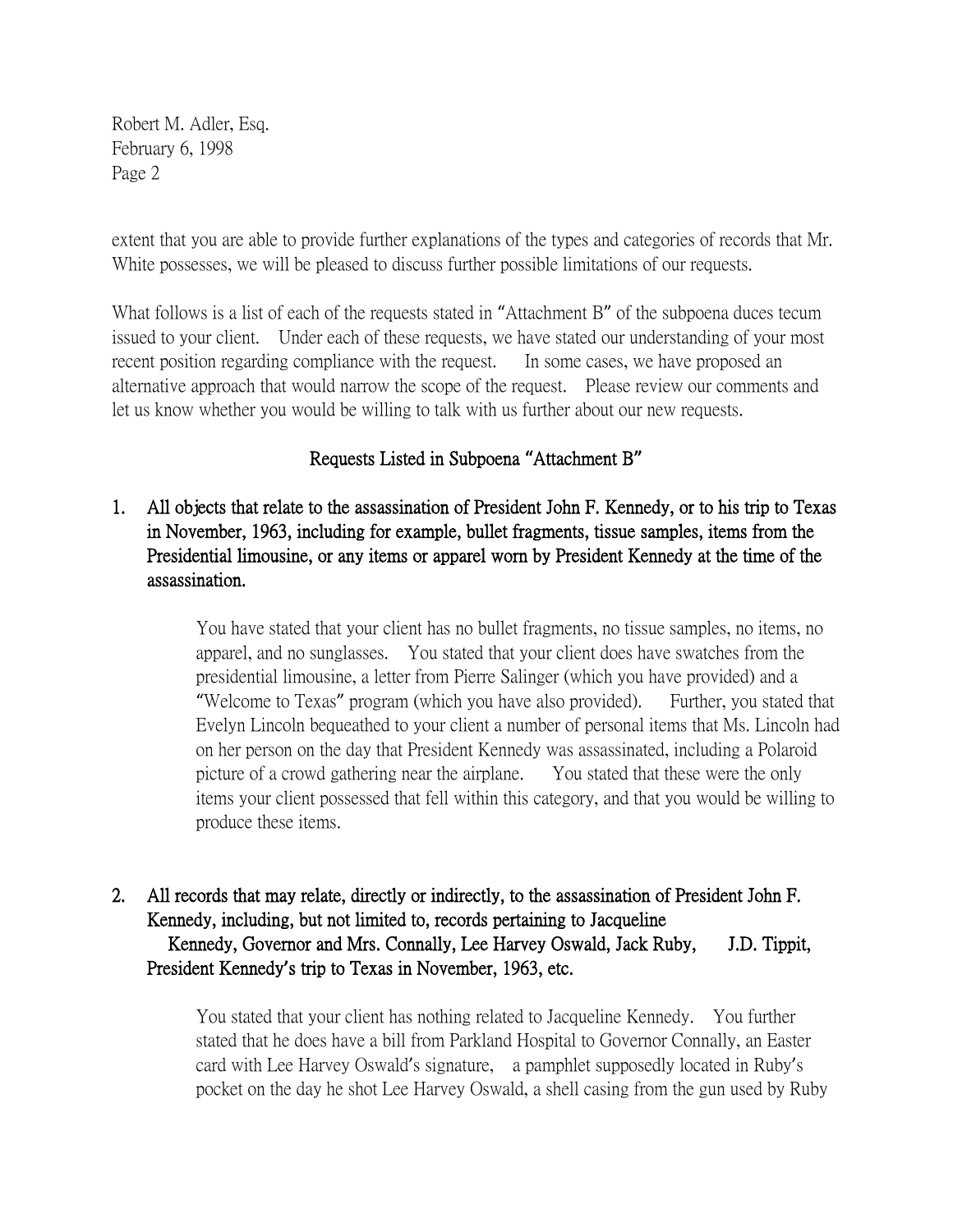> to shoot Oswald (which you believe your client obtained from a collector), a contract for a stripper employed at one of Ruby's nightclubs, handwritten notes from Ruby, various other artifacts, and a small file with notes that referred to JFK's trip to Dallas. You stated that your client would produce these items.

# 3. All records of President Kennedy**'**s administration or President Lyndon Johnson**'**s administration that relate to the following: Cuba (including, for example, any records that refer to the Bay of Pigs or the Cuban Missile Crisis), Organized Crime, Vietnam (including, for example, any records that refer to President Kennedy**'**s conversations with Maxwell Taylor relating to the Vietnam War), the Secret Service, the FBI, the CIA, and the U.S. Military.

You stated that your client had a calendar from the Cuban Missile Crisis, doodles of JFK during the Cuban Missile Crisis, (photocopies of which you made available), a telegram from Kruschev to JFK re: Cuban Missile Crisis, diaries from the 1950's (which you felt were beyond the scope of our statute). With regard to the dictabelts in Mr. White's possession, you stated that they "may or may not" contain a discussion about the Cuban Missile Crisis and/or Vietnam. It is our understanding that you have agreed to produce all of these items, with the exception of the diaries from the 1950s.

### 4. All records that set forth, list, document, index, catalogue, inventory or identify in any way, the objects or records that are now (or ever have been) in your custody or control that relate to President John F. Kennedy or the Kennedy Administration.

I understand you to have stated that there are only two partial inventories of Mr. White's collection: (a) a Guernsey consignment list, and (b) a list that your client compiled in response to our requests under the subpoena (which you have declined to produce because it falls under the "Attorney Client Privilege"). You further stated that Robert White had so many items in his collection that it could take him "months, if not a year" to inventory all of them. Given the inability of Mr. White to identify with specificity (at least as of this point) the types of records that he does or does not have, our request must be construed more broadly. (We should advise that we are not inclined to agree that the inventory created by Mr. White is covered by a privilege, but we need not attempt to resolve this at this time.)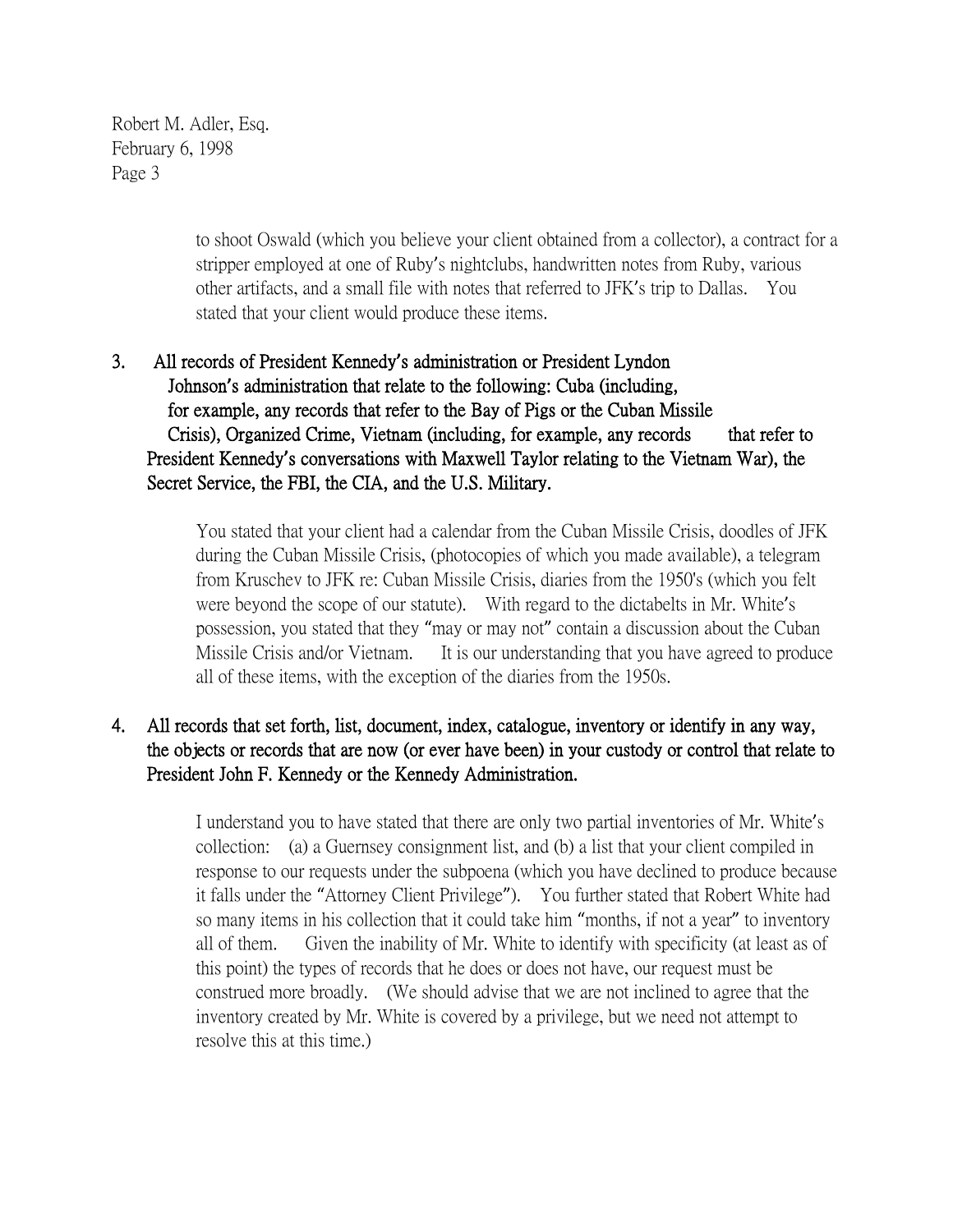> The Review Board views this request as essential to assisting us in determining whether or not your client has any records or objects that may be assassination-related. To the extent that categories of records might be identified, we would be able to advise you of our interest or lack of interest in such records. We do not need, for example, to see campaign buttons or publicity-type photographs. We are proposing that you provide a list of categories of items that you do not believe are assassination-related. Once we view this, it may enable us to eliminate numerous categories of items, and it may greatly narrow the number of items that Mr. White would need to inventory.

5. All records you obtained directly or indirectly from Evelyn Lincoln (the personal secretary of President John F. Kennedy), Harold Lincoln (the husband of Evelyn Lincoln), Frank McGuire (beneficiary of Lincoln**'**s will), or from Stephen Blakeslee (the executor of Evelyn Lincoln**'**s estate), at any time, including records you obtained as a beneficiary of Evelyn Lincoln**'**s and/or Harold Lincoln**'**s will.

> You suggested that this request was overly broad, and that the Review Board was merely engaging in a "fishing expedition." You expressed concern about turning everything over that relates to Evelyn Lincoln, and you stated that you would tell us if there was anything that related to Dallas among the items given to your client by Evelyn Lincoln. You described the items given to Robert White by Evelyn Lincoln as senatorial and White House campaign buttons, thousands of photos of Kennedy (nothing assassination-related), a rocking chair, various items that were on Evelyn Lincoln's desk, trinkets from President Kennedy's desk, miscellaneous notes to Mrs. Lincoln from JFK or Jacqueline Kennedy, and items that had been retrieved from the trash can. You also described a toy that President Kennedy had received from a child, and an accompanying letter describing the history of the item, that had been prepared by Evelyn Lincoln to Robert White, so that White would be able to know more about the item's provenance. You stated that Evelyn Lincoln had done this with other items she had given to Robert White.

> Ultimately, you stated that you were going to object to this request in its entirety. At this time, we are proposing that you prepare and provide us with a list of items received by Mr. White from the Lincoln estate. It is highly possible that the Review Board would not be interested in many of the categories you list. For example, the Review Board would not be interested in Evelyn Lincoln's tax returns or vacation photographs, but would be interested in handwritten notes in any way regarding her work in the Kennedy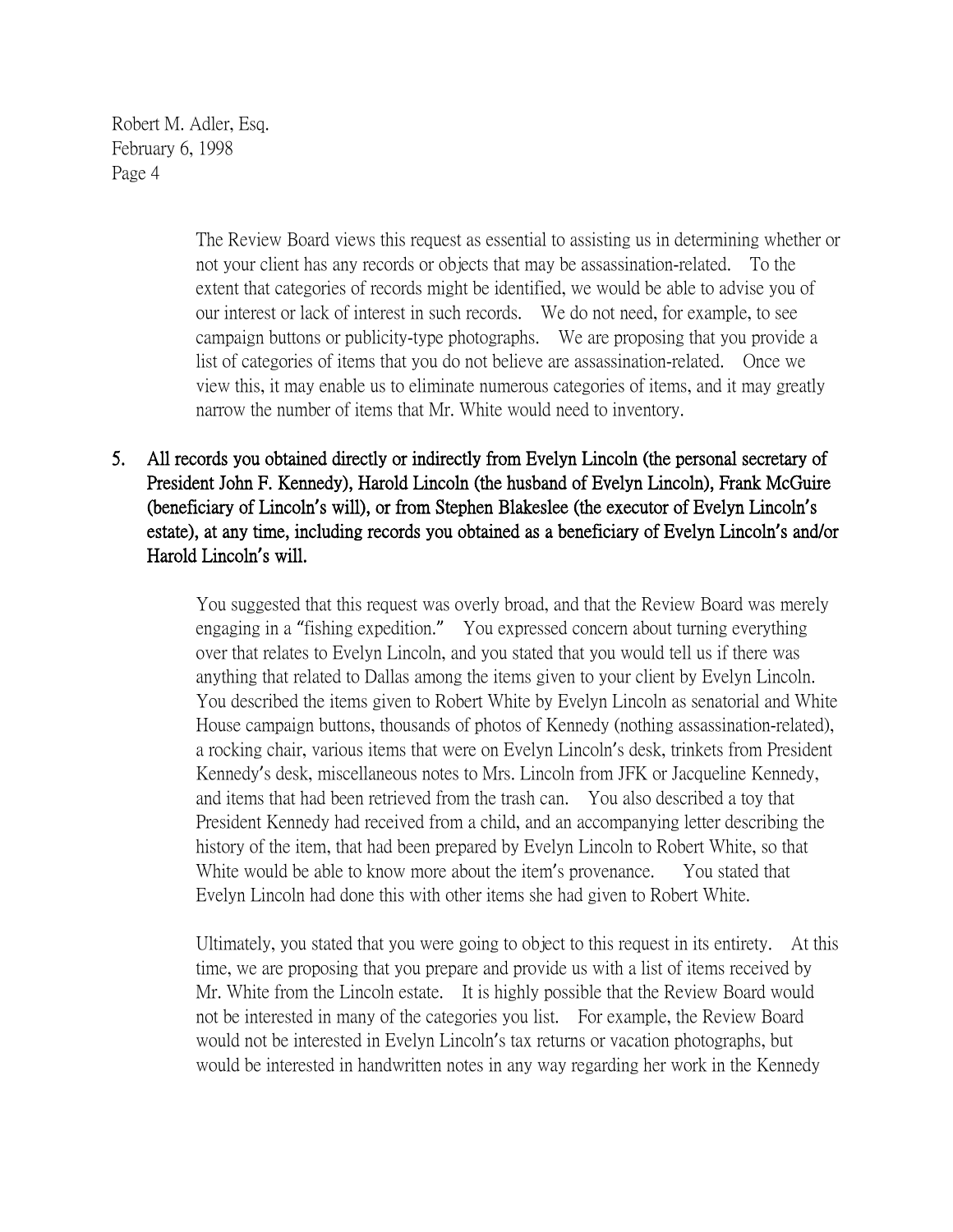> Administration. Once we have had the opportunity to review the categories, we may be able to significantly narrow the scope of our request.

## 6. All records that set forth, list, document, index, catalogue, inventory or identify the objects or records of President John F. Kennedy or the Kennedy administration that were in Evelyn Lincoln**'**s estate, Harold Lincoln**'**s estate, or in either of their possession, custody or control at any time.

You stated that there were no inventories, and explained that the Executor of the Lincoln' estate had not done an inventory. In our last conversation, you stated that your client had nothing to produce under this request.

The Review Board is aware that your client was one of the only persons who did an inventory of the trunks and file cabinets bequeathed under the Lincoln will. We are thus interested in any records or notes made by your client during this inventory process.

## 7. All correspondence with other individuals, institutions, or organizations, regarding the terms of Evelyn Lincoln**'**s and/or Harold Lincoln**'**s will.

You objected to the lack of clarity of this request, and ultimately stated that your client did not have any such items, and that you would be objecting to this request. It is unclear whether Mr. White possesses any items that fall within this request. We therefore propose that you provide us with a list of any correspondence, notes or records generated by or directed to your client, that in any way discuss the disposition of items in the Lincoln will.

### 8. All records pertaining to the sale, transfer, gift, or bequest of any objects or records that relate to President John F. Kennedy, by yourself to any other individual and/or institution.

You stated that the only thing your client has in this category is business-related and pertains to the Guernsey auction. To the extent we are requesting this, you stated that you would object.

We propose that you provide us with a list of any items or correspondence that pertain to items discussed by your client and Guernseys, but that were ultimately not included in the consignment list.